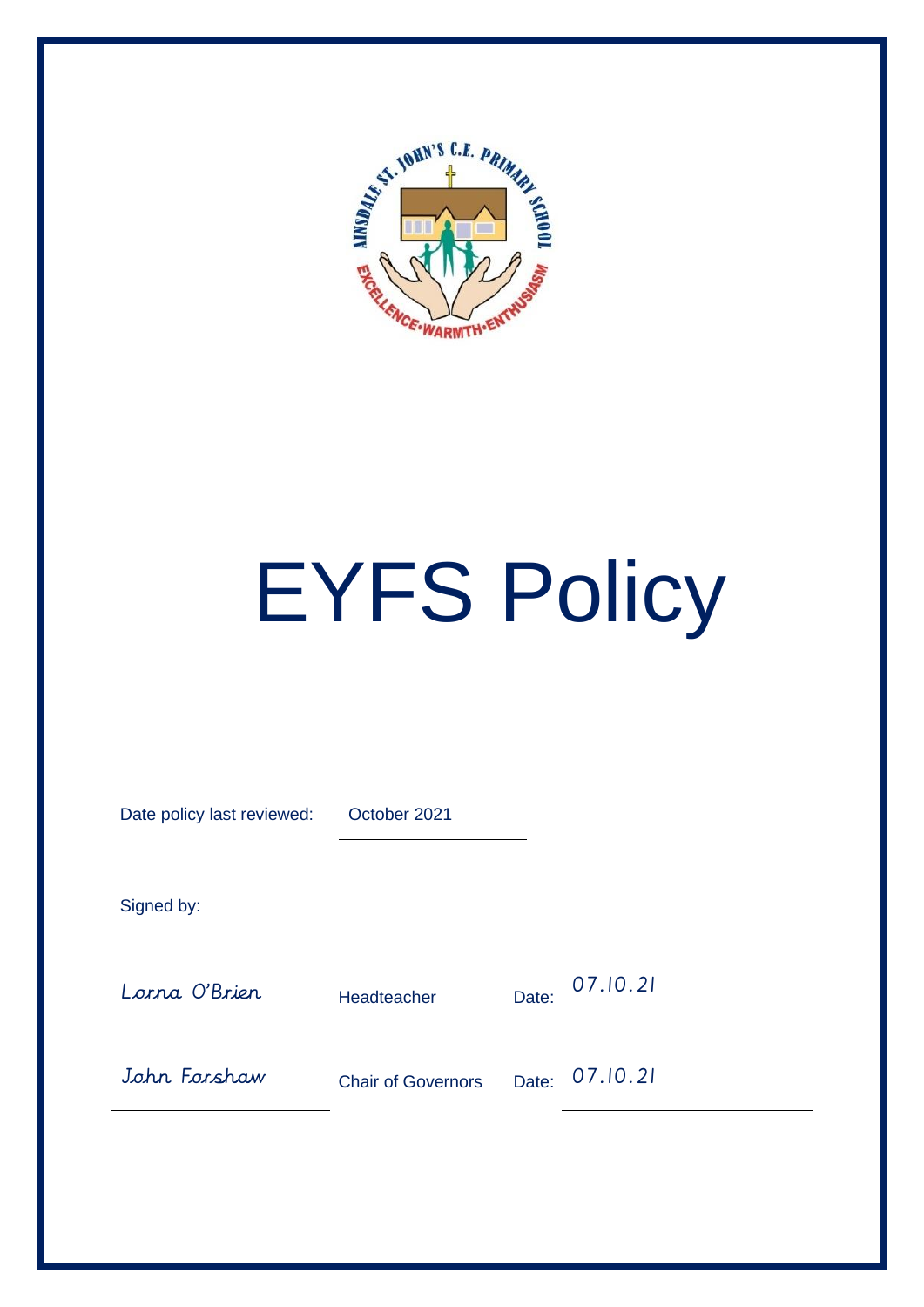#### **Introduction**

This document is a statement of the aims, principles and strategies for the teaching and learning of 'The Early Years'. The Early Years Foundation Stage (EYFS) applies to children from birth to the end of the reception year. Our Early Years Foundation Stage accommodates Reception children.

# **Aims**

At Ainsdale St. John's CE Primary School we aim to give each child a positive and meaningful start to their school life, in which they can establish solid foundations on which to develop into independent lifelong learners. We encourage children to develop independence within a secure and friendly atmosphere; to support children in building relationships through the development of social skills such as cooperation and sharing; to help each child to recognise their own strengths and achievements through experiencing success and by developing the confidence to work towards personal goals.

Our high expectations will enable each child to develop socially, physically, intellectually and emotionally and to achieve their full potential. We will offer a structure for learning that has a range of starting points and unlimited availability for development through a wide range of new and exciting first-hand experiences that will give children the opportunity to consolidate, explore and test their skills, knowledge and understanding alongside existing experiences. We will ensure that children are kept healthy and safe and that they achieve the knowledge and skills they need for their transition to Key Stage One.

# **The Curriculum**

Reception curriculum is planned and implemented using the Early Years Foundation Stage (EYFS) document.

- This document is based upon four principles:
- A Unique Child
- Positive Relationships
- Enabling Environments
- Learning and Development

# **A Unique Child**

We recognise that every child is a competent learner who can be resilient, capable, confident and self-assured. We recognise that children develop in individual ways, at varying rates. Children's attitudes and dispositions to learning are influenced by feedback from others; we use praise and encouragement, as well as celebration/ sharing assemblies and rewards, to encourage children to develop a positive attitude to learning. Positive relationships

We recognise that children learn to be strong and independent from secure relationships and aim to develop caring, respectful and professional relationships with the children and their families.

#### **Enabling environments**

We recognise that the environment plays a key role in supporting and extending the children's development. Through observations we assess the children's interests, stages of development and learning needs before planning challenging and achievable activities and experiences to extend their learning through an enabling indoor and outdoor learning environment.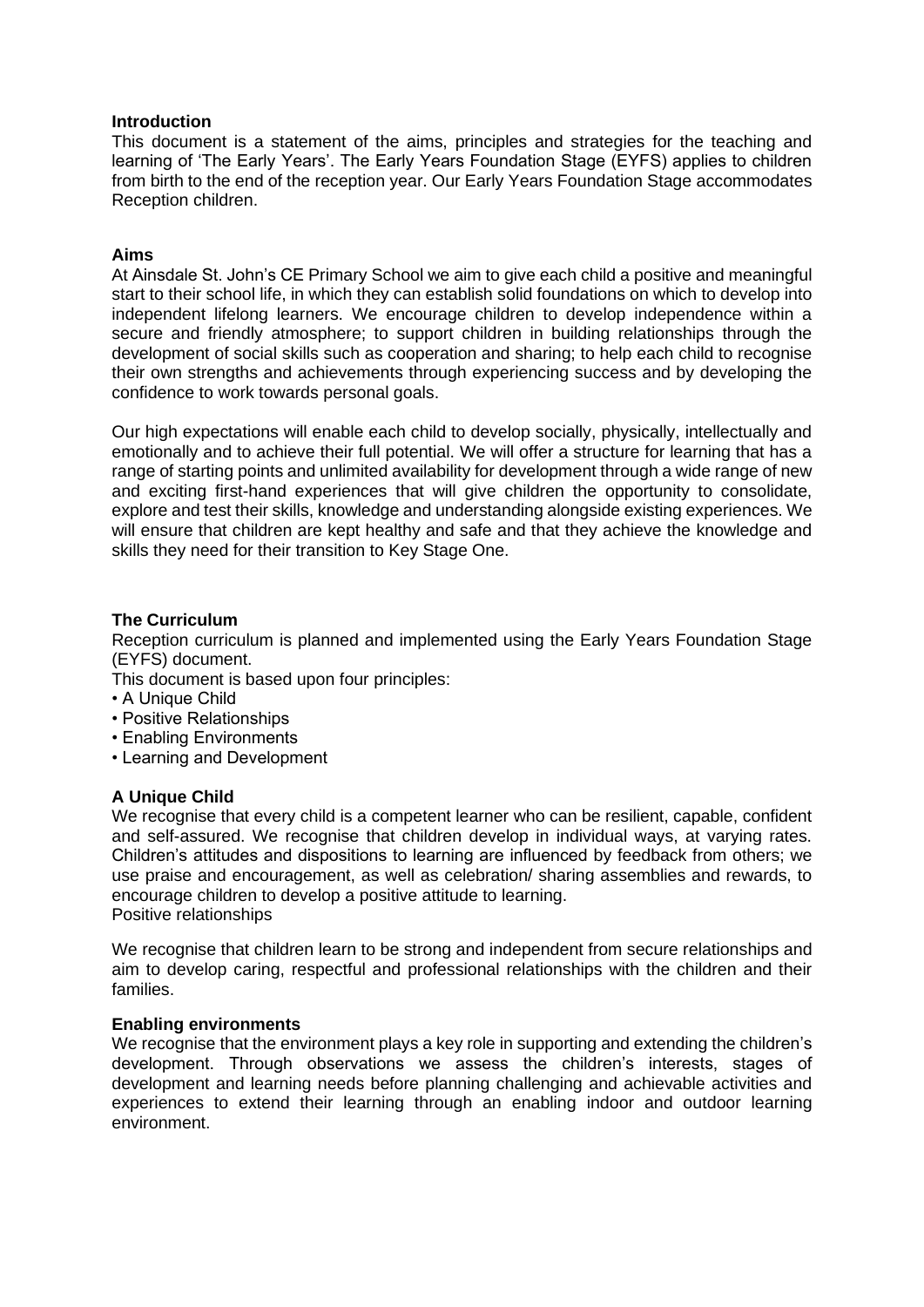# **Learning and development**

All our learning environments are organised to allow children to explore and learn securely and safely. There are areas where the children can be active and there are also areas where children can be quiet, reflective and rest.

# **Areas of Learning**

The seven areas of learning are defined so that children are able to find and locate equipment and resources independently.

The EYFS is made up of three prime areas of learning:

- Personal, Social and Emotional Development
- Communication and Language
- Physical Development

And four specific areas of learning:

- Literacy
- Mathematics
- Understanding the World
- Expressive Arts and Design

At Ainsdale St. John's CE Primary School all areas are delivered through a well-planned playbased approach, with a balance of adult led and child initiated activities.

Throughout The Foundation Stage our long, medium and short-term plans ensure that each child has the opportunity to develop their knowledge, skills and understanding in every area, at the appropriate developmental level.

Our long-term planning ensures coverage so that all children have opportunities to work towards and achieve the Early Learning Goals (ELGs) that define the expectations for most children to reach by the end of the EYFS.

Our topics follow children's interests which allow flexibility to ensure that children's needs are taken into account and that learning is purposeful to them. We also celebrate events throughout the year to ensure their knowledge and understanding of the world around them is developed.

#### **Play**

Learning through play underpins our approach to teaching and learning. We embrace the fact that young children learn best from activities and experiences that interest and inspire them to learn. In doing so, we can provide children with stimulating, active play experiences in which they can explore and develop their learning and to help them make sense of the world. Children have opportunities through their play to think creatively and critically alongside other children as well as on their own. They are able to practise skills, build upon and revisit prior learning and experiences at their own level and pace.

Play gives our children the opportunity to pursue their own interests, inspire those around them and consolidate their understanding and skills. The children learn to adapt, negotiate, communicate, discuss, investigate and ask questions.

Our adults take an active role in child-initiated play through observing, modelling, facilitating, teaching and extending play, skills and language.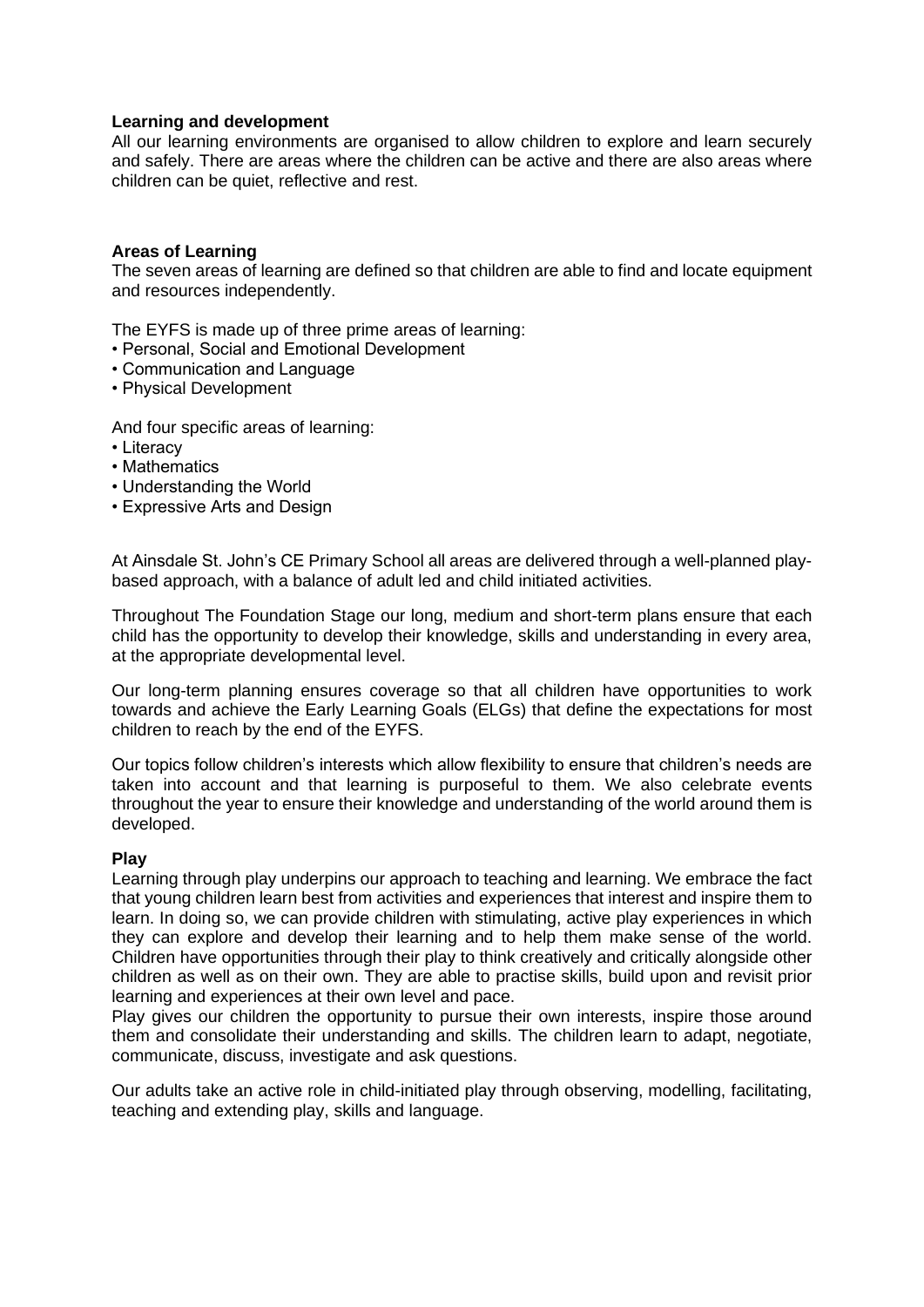#### **Characteristics of Effective Learning**

The EYFS also includes the characteristics of effective teaching and learning and the reception teacher plans activities with these in mind. The characteristics highlight the importance of a child's attitude to learning and their ability to play, explore and think critically about the world around them.

The three characteristics are;

**Playing and Exploring** – children investigate and experience things, and 'have a go'

**Active Learning** – children concentrate and keep on trying if they encounter difficulties, and enjoy achievements

**Creating and Thinking Critically** – children have and develop their own ideas; make links between ideas and develop strategies for doing things.

#### **Inclusion**

Our whole school ethos is that we embrace inclusion. We recognise and respect the abilities and strengths of our children at all levels of development and the wealth of knowledge and experience that they bring from their differing backgrounds and cultures.

We give our children every opportunity to achieve their best. We do this by taking account of our children's range of life experiences when planning for their learning and we set realistic and challenging expectations that meet the needs of individual children, so that children are able to reach their full potential.

We achieve this by planning to meet the needs of boys and girls, children with special educational needs, children who are more able, children from all social and cultural backgrounds, children of different ethnic groups and those from diverse linguistic backgrounds.

We aim to build upon and extend children's knowledge, experience and interests, and develop their self-esteem and confidence using a wide range of teaching strategies based on children's learning needs

We will provide: a wide range of opportunities to motivate and support children and to help them to learn effectively; a safe and supportive learning environment in which the contribution of all children is valued; resources which reflect diversity; challenging activities for all children and for those whose ability and understanding are advanced.

We will monitor children's progress and take action to provide support as necessary. Where a specific need is suspected we will liaise with the Special Educational Needs co-ordinator and seek advice from outside agencies, such as the speech and language service and the educational psychologist amongst others.

We adhere to the Equal Opportunity and Inclusion policies of the school.

Early Years Pupil Premium – we will endeavour to identify our least advantaged pupils and inform parents or carers of their opportunity to apply for their child's entitlement to extra funding in school. All extra funding we receive will be used to support areas in which we identify that the child will best benefit. We will track children's progress to ensure that they are making good progress and to ensure that support is adjusted to target specific areas as the child develops.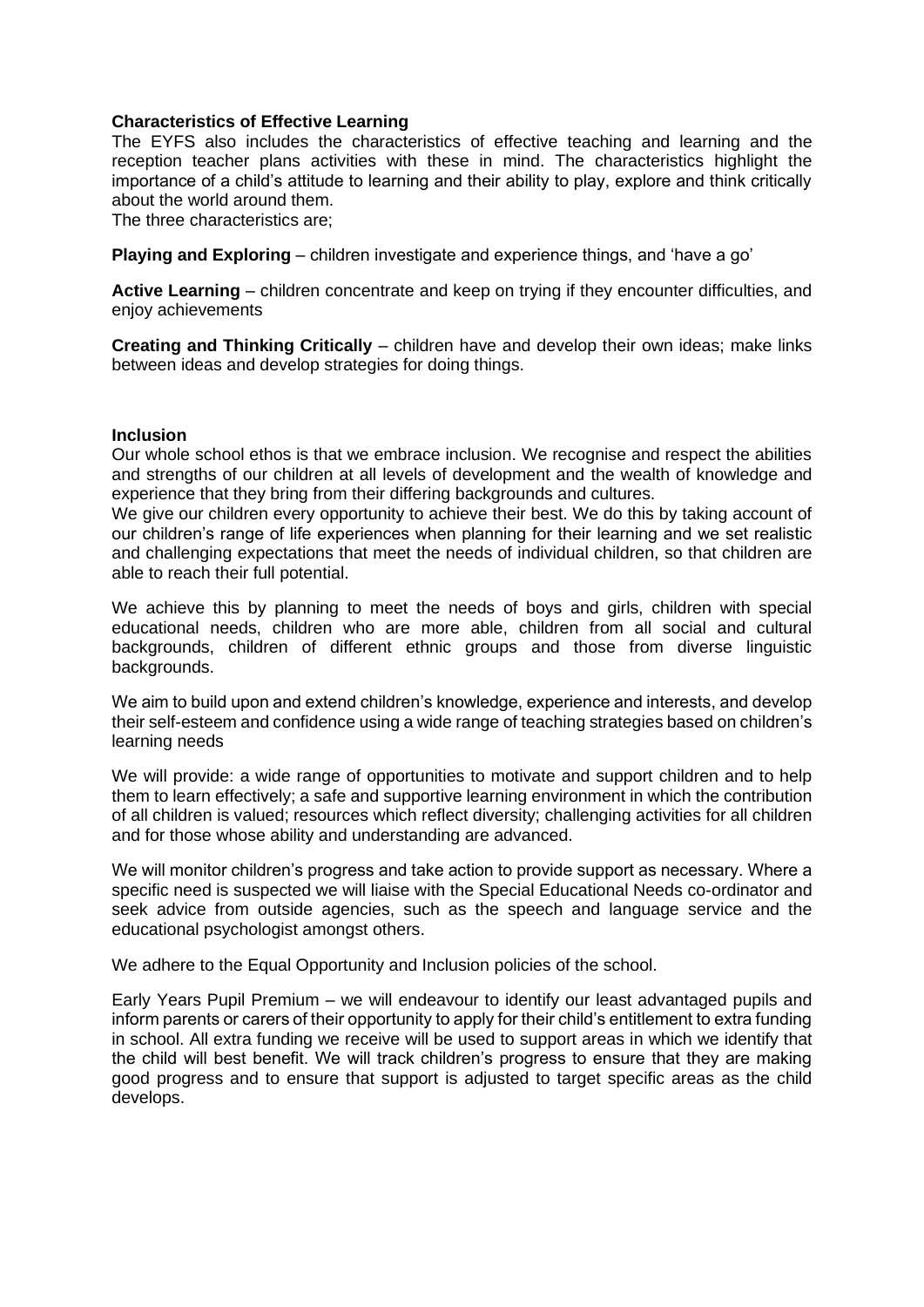#### **Assessment**

Throughout Reception, children's knowledge, understanding, skills and achievements are assessed and tracked using the developmental stages set out in the document 'Development Matters in the Early Years Foundation Stage (EYFS)'.

Our assessment depends on us getting to know our children very well and to this end we gather information from a range of sources; observations of the children in play, in adult led activities, through discussions with parents and carers and through talking to the children. We keep written and photographic evidence to help us build up a picture of children's strengths and achievements and to help us to plan for children's next steps in learning. Parents have full access to their child's learning Journal throughout the entire time they are will us.

Observational evidence and samples of children's work throughout the school year will be used to assess children as 'emerging', 'developing' or 'secure' based on their understanding and achievement of the Early Learning Goals set out in the EYFS curriculum.

Our children's knowledge, skills and understanding will continue to be tracked throughout The Foundation Stage and assessed against the ELGs at the end of Reception to establish an end of Foundation Stage achievement and learning profile for each child in preparedness for their transition to key stage one.

# **Transitions**

At Ainsdale St. John's CE Primary School we recognise that starting school and moving up classes has the potential to be a stressful time for both children and parents.

To this end, we have established a strong procedure for transitions to ensure that our children and parents are as confident and secure as they can be when facing the challenges of each year group.

The reception teacher holds a parent meeting in the summer term with all parents whose children are due to start their reception year. This is to provide parents with key information, school expectations, knowledge on our curriculum and assessment and advice on how they can help their child.

In the summer term all children have the opportunity to meet with their new teachers in the next class, to help them prepare for their new experiences. If required, at the beginning of the school year new Pre-School children can have staggered entry times if their parents feel this is necessary or the Class Teacher feels it would benefit the child in order to ensure that they have the time to feel welcomed and to support them in exploring their new environment.

During children's time in Reception a range of shared activities are planned to help develop children's confidence and to ensure continuity in experiences throughout The Foundation Stage. Children in reception make use of the whole school facilities to ensure that children are confident and well prepared for moving around the school and for mixing with other children.

#### **Partnership with Parents**

We believe that parents and carers are a child's first educator and therefore work very closely to ensure they are involved in what their child does at school. We want parents to feel they can speak to us about their child and to feel comfortable in our setting.

Along with the visit days we also offer social events through the school PTA, plus the class teacher is there to greet children as they enter the school, building relationships and being there to ask questions.